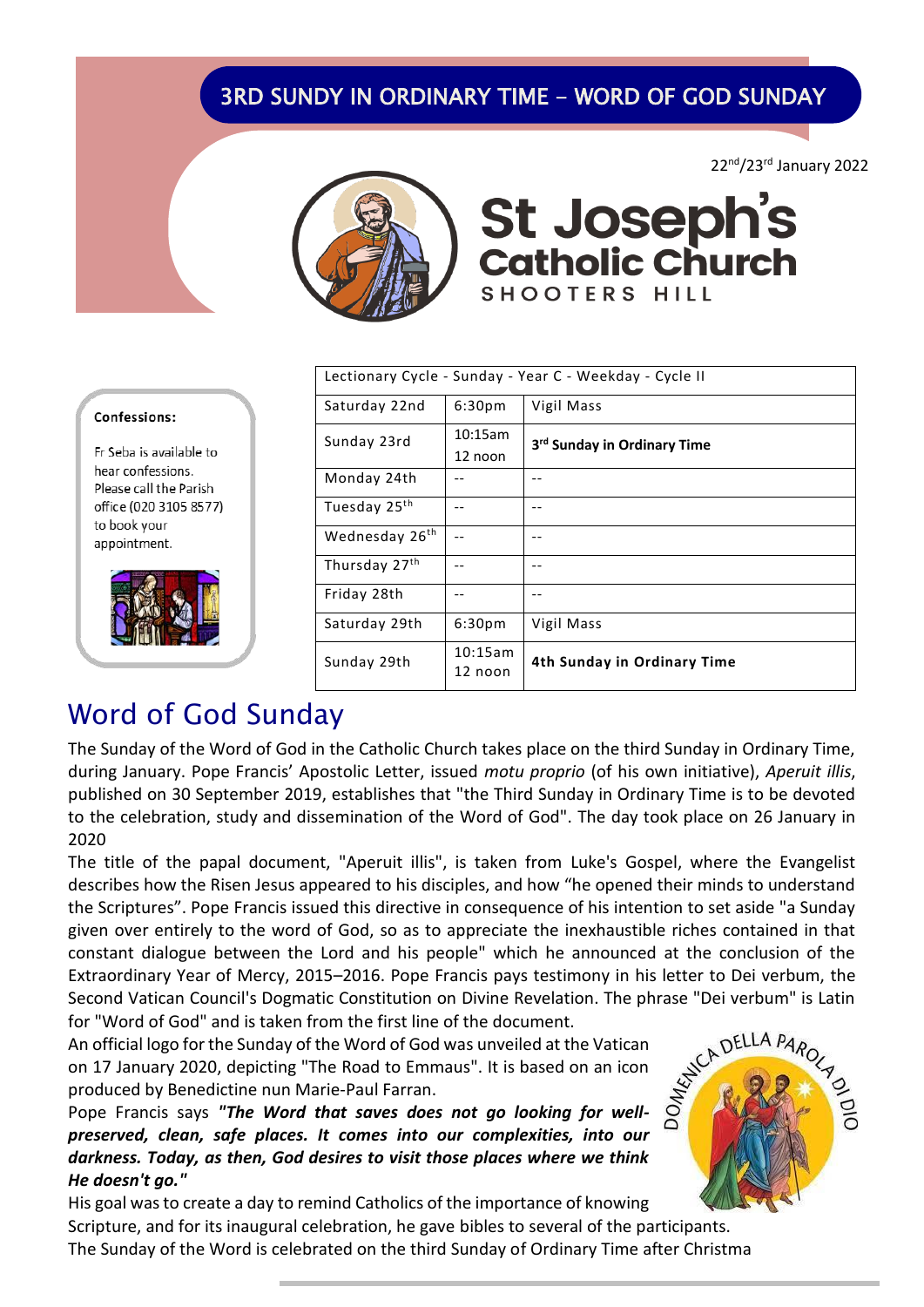### page 2 3RD SUNDY IN ORDINARY TIME - WORD OF GOD SUNDAY

## Liturgy of the Word

| Reading 1                         | Nehemiah 8:2-6 8-10 | Ezra read fi               |
|-----------------------------------|---------------------|----------------------------|
| Psalm                             | 18:8-10, 15 r. John | Your words                 |
|                                   | 6:63                |                            |
| Reading 2                         | 1 Cor 12:12-30      | You togeth                 |
| <b>Gospel Acclamation</b>         | Luke 4:18           | The Lord he<br>to captives |
| Gospel<br>Prayers of the Faithful | Luke 1:1-4; 4:14-21 | This text is               |

from the law of God and the people understood what was read Is are spirit, Lord, and they are life

her are Christ's body; but each of you is a different part of it. has sent me to bring good news to the poor, to proclaim liberty<br><sup>is</sup> being fulfilled today

## A day with Mary

A Day with Mary is an open day of instruction, devotion and intercession based on the message given by Our Lady at Fatima in 1917. It is a day of prayer held in a Catholic Church or shrine and open to all. It emphasizes worship of the Blessed Sacrament and devotion to Our Lady. You are welcome to join the event for a little while or for the whole day.

The next day will be held at **St Edmund of Canterbury, Village Way, Beckenham on Saturday 5th February 2022**

Starting at 9.30 with an Entry Procession of our Lady and finishing at 5.00 after Benediction and enrolments of the Brown Scapular and Miraculous Medal – Please see poster in the porch with a list of other dates and venues



## Vacancies

### Safeguarding Office Administrator for the Archdiocese Safeguarding Team based in St

Gabriel's House, Westminster Bridge Road SE1 7FQ and reporting to the Head of Safeguarding. This is a full-time role 9 am - 5 pm (1 hour for lunch) Monday to Friday. Occasional weekend or evening work may also be required for which time off in lieu will be offered. The starting salary is £23,000 - £26000 per annum depending on skills and experience.

### Bromley Deanery is looking for a Youth Minister to assist all Parish Priests in the Deanery to

promote the mission of the Church to the children and young people of the Deanery. Hours of work will be 28 per week to include evening and weekend working. The starting salary is £19,000pa to £21,000pa depending on skills and experience.

Part-time administrator to support the Priest in the day-to-day running of a busy but welcoming parish in St

Mary Magdalen Roman Catholic Church, Mortlake. The salary will be £15 per hour for an initial 12 hours per week, subject to statutory deductions. The proposed work schedule would from 10 am - 1 pm Monday, Wednesday, Thursday and Friday, some flexibility on these hours could be negotiated.

### Experienced Site Maintenance and Caretaker for the Archdiocese of Southwark **t**o join its

site maintenance and caretaking team. Based in London SE1, the Diocesan site comprises St. George's Cathedral, Amigo Hall, Archbishop's House, Cathedral House, Bowen House and St Gabriel House. Basic hours are 35 per week worked in a shift pattern including evenings and weekends and could include some overtime. We would consider part-time working for the right person, but it would still need to include some evenings and weekends. Salary range £22,500 pa to £24,500 pa depending on experience, pro-rata for part-time hours.

For all the above vacancies please forward your CV to [HR@rcaos.org.uk](mailto:HR@rcaos.org.uk)

Further details can be found on<https://www.rcsouthwark.co.uk/get-involved/vacancies/>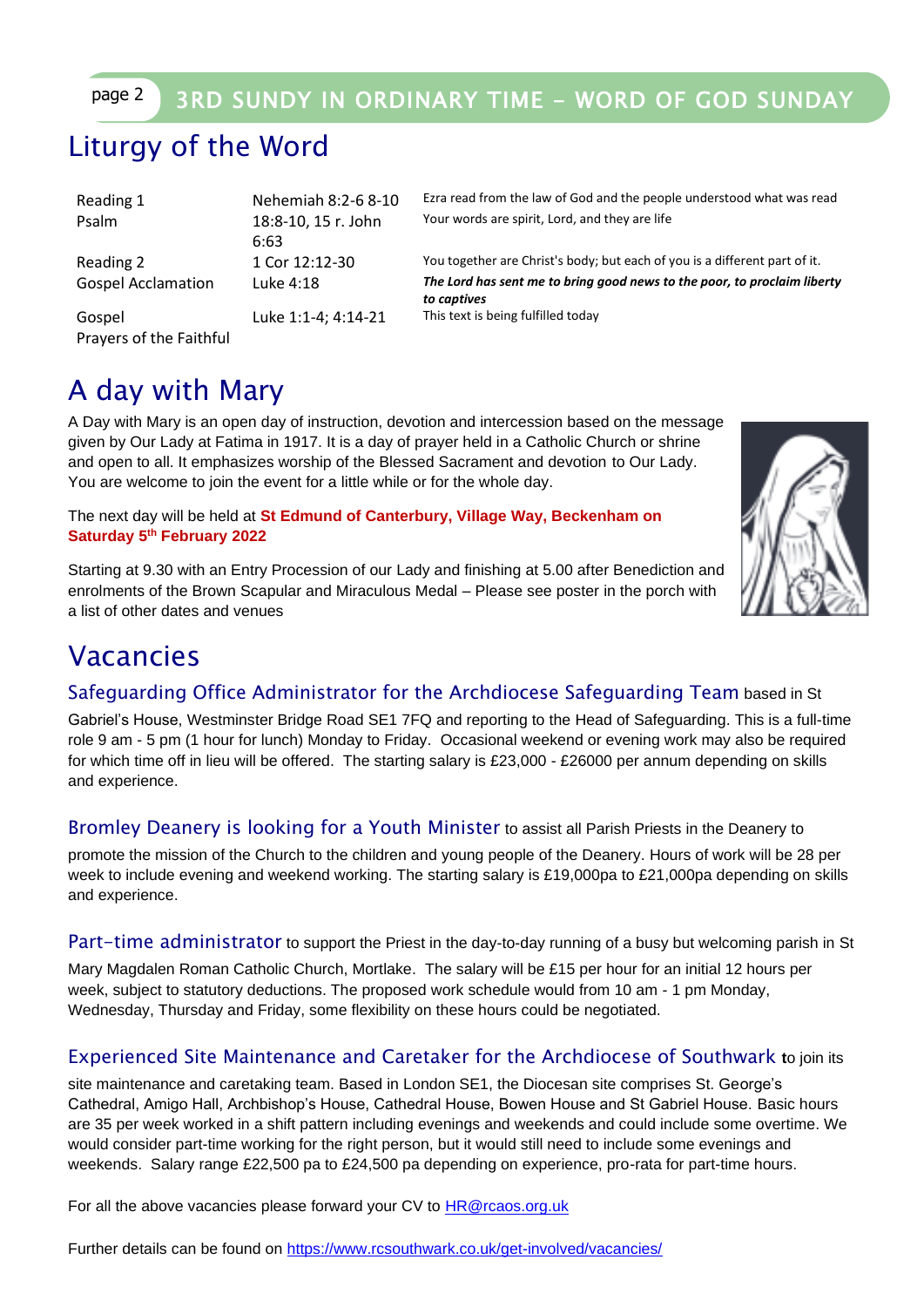## Information

### **CONFIRMATION 2022**

We will be Confirming our young people at the 6.30pm Mass on Saturday  $4<sup>th</sup>$  June 2022 – Pentecost Our next session in our will be on **Wednesday 2<sup>nd</sup> February at 7.00 in the hall There is also the first meeting for parents on Wednesday 2nd February at 8.00 in the hall The programme is now closed for registration**

### **FIRST HOLY COMMUNION 2022**

The next session for our Holy Communion children will be on **Sunday 30th January at 9.00 in the hall** *Please keep both groups of young people, their families and their Catechists in your prayers* 

### **SAFEGUARDING TEAM**

Our next meeting will on **Wednesday 26th January at 7.00 o'clock in the presbytery**

## Welcome

A very warm welcome to Mrs Julie Donnelly our new parish secretary Julie's office hours will be Tuesday & Thursday 9-11am for the time being Please send her an email of welcome to [shootershill@rcaos.org.uk](mailto:shootershill@rcaos.org.uk)

## Help needed

Can anyone help please with the closing of our parish hall after it has been hired out? It will never be later than 6.30pm on a Saturday evening If you feel you can help please contact Maggie on 07885 353105

#### **Prayer to St Joseph**

Hail, Guardian of the Redeemer, Spouse of the Blessed Virgin Mary. To you God entrusted his only Son;

In you Mary placed her trust; with you Christ became man. Blessed Joseph, to us too, show yourself a father and guide us in the path of life.

Obtain for us grace, mercy and courage, and defend us from every evil. Amen



#### **Synod Prayer**

We stand before You, Holy Spirit, as we gather together in Your name

With You alone to guide us, make Yourself at home in our hearts; teach us the way we must go and how we are to pursue it.

We are weak and sinful; do not let us promote disorder. Do not let ignorance lead us down the wrong path not partiality influence our actions.

Let us find in You our unity so that we may journey together to eternal life and not stray from the way of truth and what is right

All this we ask of you, who are at work in every place and time, in the communion of the Father and the Son forever and ever, Amen



#### *HOLY MICHAEL PRAYER*



*St Michael the Archangel. Defend us in the day of our battle. Be our safeguard against the wickedness and snares of the devil. May God rebuke him, we humbly pray, and do thou, O Prince of Heavenly Hosts, by the power of God, cast into hell satan, and all the evil spirits who wander around the world seeking the ruins of souls*.